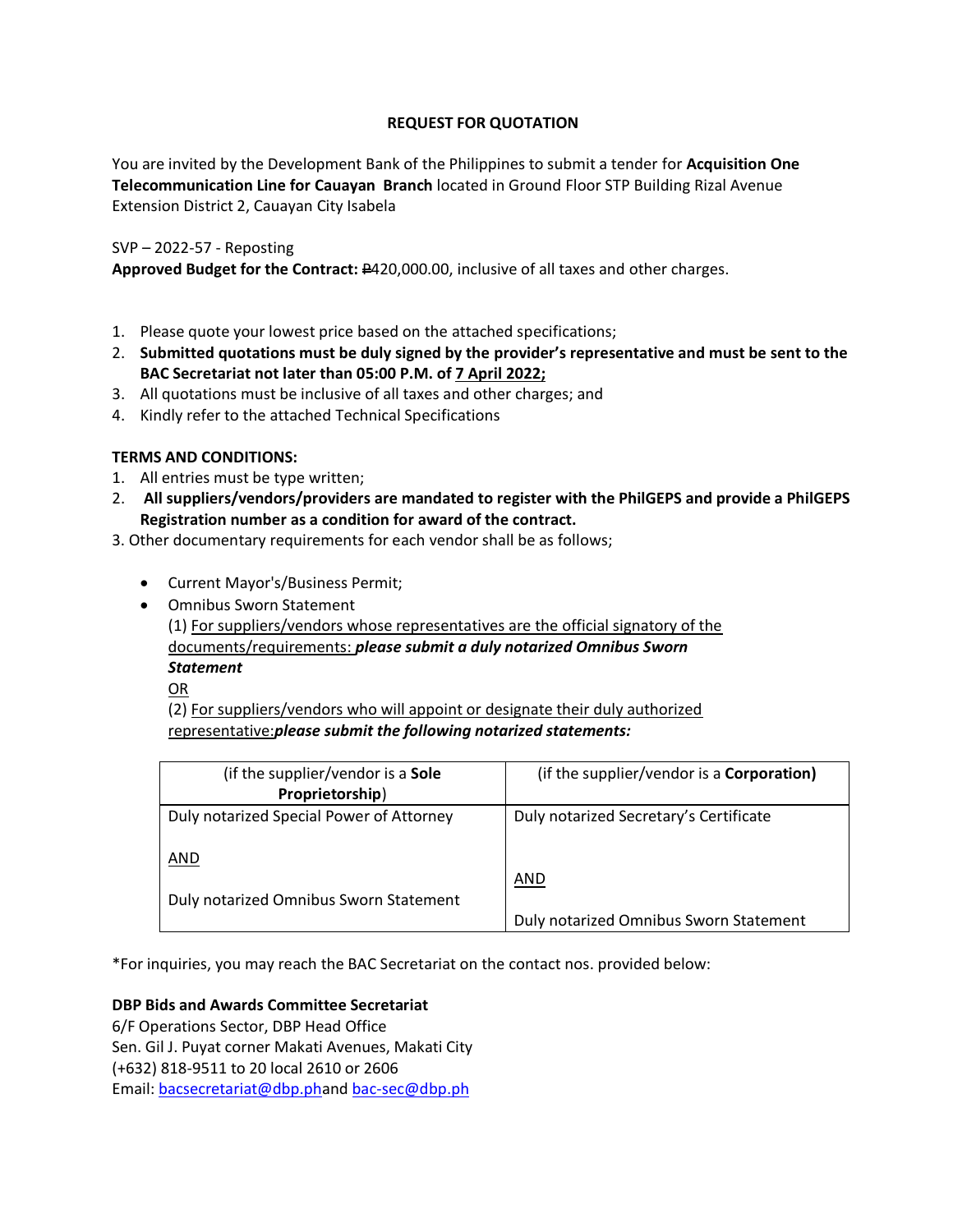#### Annex A

# ACQUISITION OF NEW, ADDITIONAL AND/OR REPLACEMENT TELECOMMUNICATION LINE/CONNECTIVITY SERVICES FOR THE DEVELOPMENT BANK OF THE PHILIPPINES (DBP)-**CAUAYAN BRANCH**

#### APPROVED BUDGET FOR THE CONTRACT: Php 420,000

#### **TECHNICAL SPECIFICATIONS**

#### A. BACKGROUND

 $\sim$ 

The telecommunication connectivity service (line) is for the connection of DBP online systems, services and facilities in any of the following DBP remote sites:

- A.1. Branch Office, including:
	- A.1.a. Lending Center
	- A.1.b. Cash Center A.1.c. Branch-Lite Unit
- A.2. Automated Teller Machine (ATM)

#### **B. OBJECTIVE**

To acquire stable, reliable and secure telecommunication connectivity/line service to link DBP remote sites to the Head Office from an authorized and qualified telecommunication service provider (Telco).

### C. COVERAGE OF THE CONTRACT

The contract will be for a one (1) year period starting from date of acceptance of service with the option for automatic renewal.

#### D. MINIMUM SPECIFICATIONS

- D.1. Connectivity/Line Service Availability
	- > The minimum availability of service is 99.6%.
- D.2. Connectivity/Line Specifications
- D.2.a. Branch Office ☑
	- D.2.a.i. Wired MPLS/VPN, Radio Last Mile or VSAT connection with minimum of 2 Mbps bandwidth
	- D.2.a.ii. Must be Ku Band or C Band for the VSAT
	- D.2.a.iii. Inclusive network equipment, such as router and or router/modem, must not be on End-of-Life/End-of-Support status within the contract period
	- D.2.a.iv. Router must support GRE/mGRE tunneling and IP Security (ex. dynamic VPN) and SNMP
	- D.2.a.v. DBP shall have the full access of the router
	- D.2.a.vi. Provide near real time and historical link monitoring

#### п D.2.b. ATM - Wired

- D.2.b.i. VPN connection at least 128 Kbps via MPLS
- D.2.b.ii. Inclusive network equipment, such as router and or router/modem, must not be on End-of-Life/End-of-Support status within the contract period
- D.2.b.iii. Support GRE tunneling and SNMP
- D.2.b.iv. Provide near real time and historical link monitoring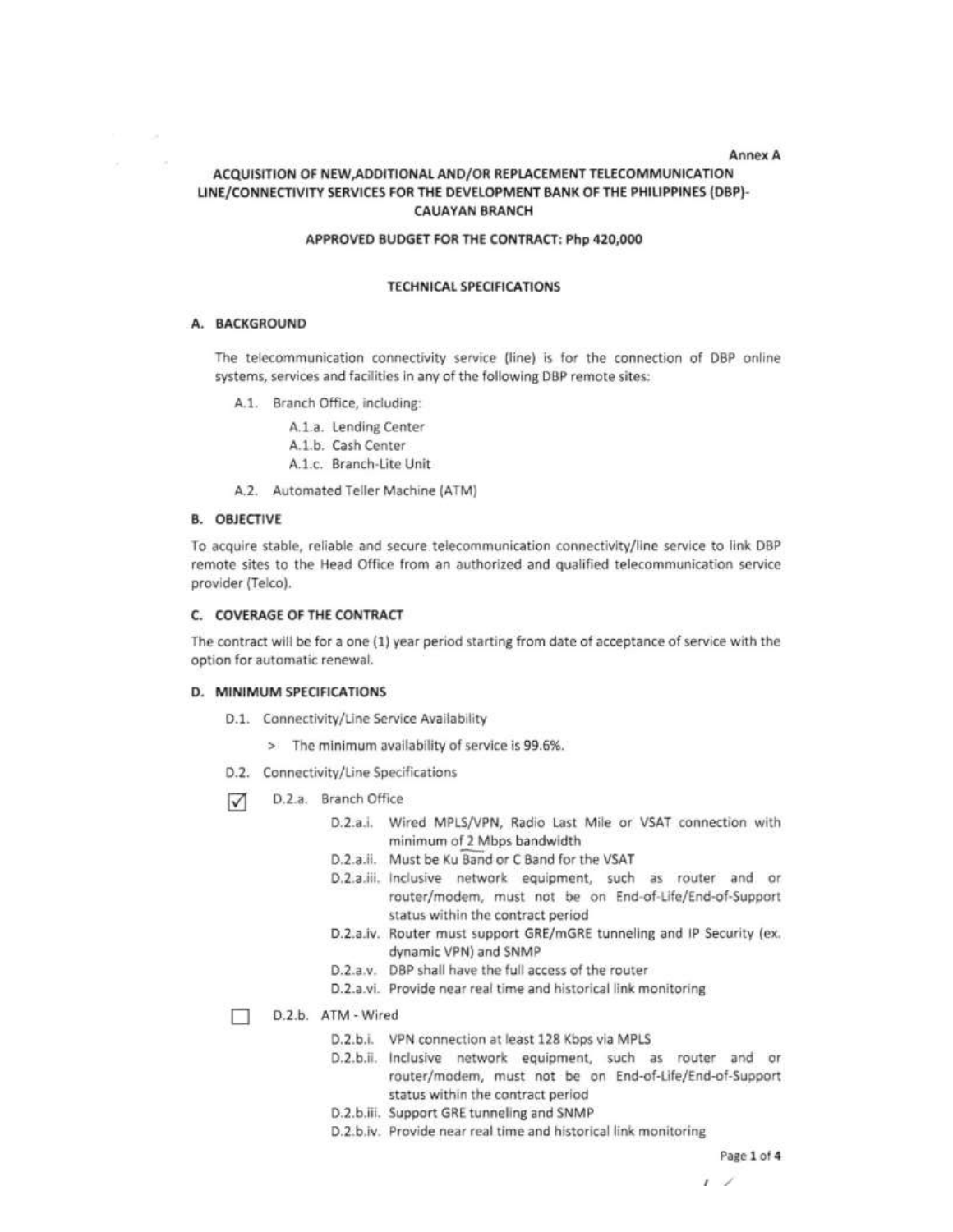ACQUISITION OF NEW, ADDITIONAL AND /OR REPLACEMENT OF TELECOMMUNICATION LINE/ CONNECTIVITY SERVICES FOR THE DEVELOPMENT BANK OF THE PHILIPPINES (DBP)

- D.Z.c. ATM Wireless
	- D.2.c.i. Provide data transmission function by public GPRS/ GSM network or higher
	- D.2.a.vii. Inclusive network equipment, such as router and or router/modem, must not be on End-of-Life/End-of-Support status within the contract period
	- D.2.c.ii. Support GRE Tunneling and SNMP
	- D.2.c.iii. Provide GUI access for local and remote management
	- D.2.c.iv. Operate at -30~+75°C temperature
	- D.2.c.v. Has LED status indication
	- D.2.c.vi. Support RJ45 console port
	- D.2.c.vii. Include: 1 power cord, 2 antennas, 1 console cable, 1 set documentation
	- D.2.c.viii. Provide near real time and historical link monitoring.
	- D.2.c.ix. Meet the average latency requirement of not greater than 200ms measured using the Ping utility or any similar mobile applications
	- D.2.c.x. Meet signal requirement of not less than 2 bars measured using mobile or similar devices capable of said measurement
	- D.2.c.xi. DBP shall have full access to the Modem/Router
- D.3. Support Services and Incident Management
	- D.3.a. The Telco shall provide 24 x 7 onsite, telephone and email support. For every service unavailability/downtime reported, the response time shall be within thirty (30) minutes.
	- D.3.b. Upon the occurrence of service unavailability/downtime, the Telco shall:
		- D.3.b.i. Conduct problem isolation/resolution and link restoration activities
		- D.3.b.ii. Notification via electronic mail (E-mail) and telephone within one (1) hour of the occurrence
		- D.3.b.iii. Minimum of twice a day status report to DBP via E-Mail
		- D.3.b.iv. Estimated time of arrival (ETA) if onsite activities required
		- D.3.b.v. Estimated time of resolution (ETR)
		- D.3.b.vi. Root cause
		- D.3.b.vii. Comply with DBP policies on security and confidentiality during support services.
	- D.3.c. The Telco shall submit an incident report stating the reason/s for the outage and detailing the steps undertaken to resolve a particular problem upon DBP's request.
- D.4. Service Performance Review

 $\sqrt{}$ 

> The Telco shall conduct a performance review session at least once every quarter of a year

#### E. TELECOMMUNICATION CONNECTIVITY/LINE REQUIREMENT CLASSIFICATION

The primary objective of the following provisions is to have multiple Telcos per site, providing service redundancy, high availability and avoiding single point of failure.

E.1. New Telecommunication Line Requirement

<sup>, ,</sup>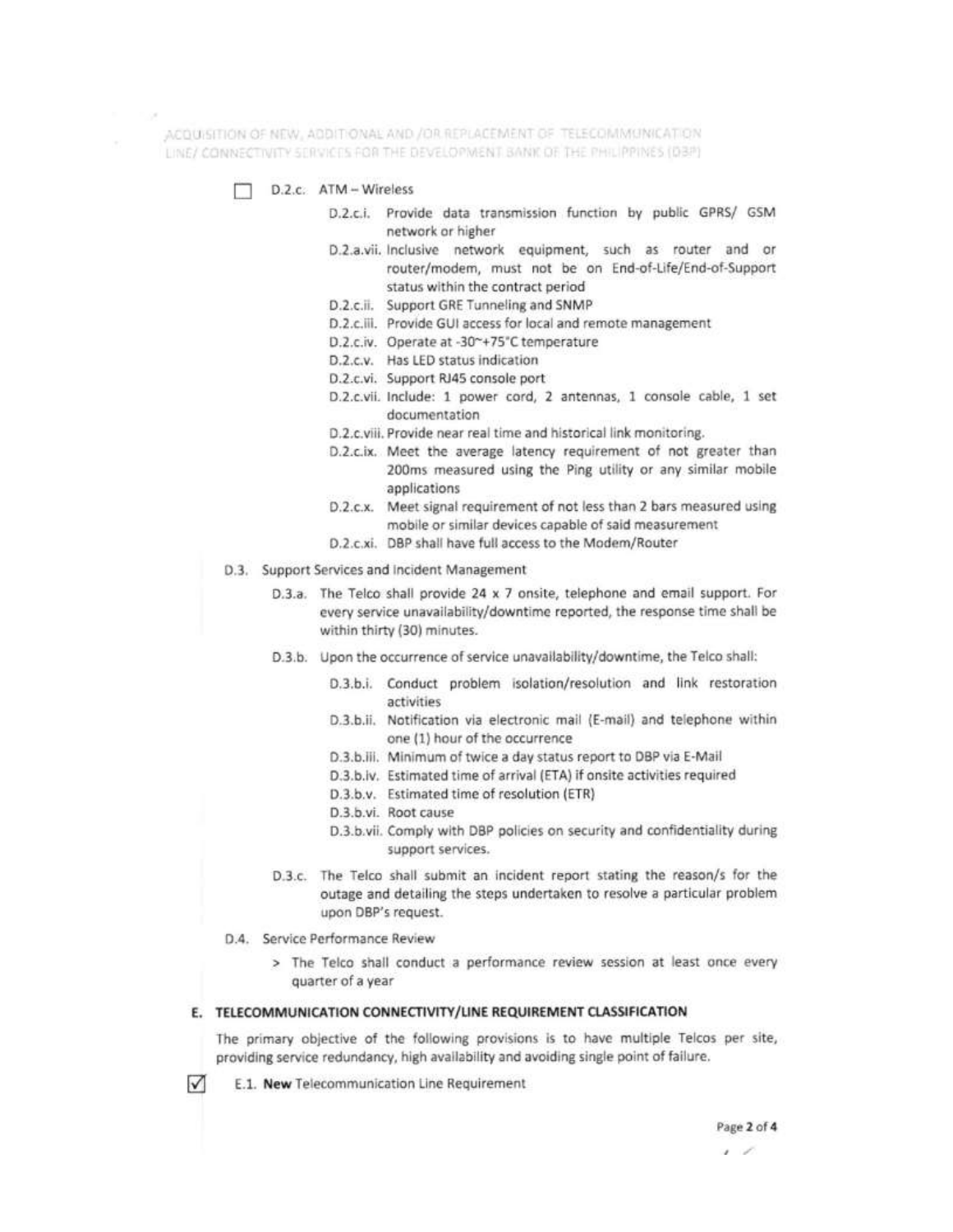ACOUSSTIDN OF NEW , ADDITIONAL AND / OR REPLACEMENT OF TELECOMMUNICATION LINE/ CONNECTIVITY SERVICES FOR THE DEVELOPMENT BANK OF THE PHILIPPINES (DBP)

### E.1.a. Covered Sites

- > New remotes sites
- E.1.b. Telco Selection Criteria
	- > Telecommunication Line for Branch Office
		- E.1.b.i. Two (2) different Telcos (Telco A and Telco B) shall be selected
		- E.1.b.ii. Telco A is the lowest (winning) provider
		- E.1.b.iii. Telco B is the second lowest provider
	- > Telecommunication Line for Additional ATM Facility of a Branch Office
		- E.1.b.iv. The Telco must be different from the one which has the majority or most of the telecommunication connectivity services provided for the ATM/s of that Branch Office
- E.2. Additional Telecommunication Line Requirement  $\mathbb{R}$ 
	- E.2.a. Covered Sites
		- > For existing sites with existing telecommunication line/s
	- E.2.b. Telco Exception
		- > The Telco/s of the existing line/s servicing the site shall not be invited and will not be allowed to participate
	- E.3. Replacement Telecommunication Line Requirement
		- E.3.a. Covered Sites
			- > For existing sites with existing telecommunication line/s
		- E.3.b. Telco Exception
			- E.3.b.i. For Telco Redundancy Replacement
				- > The Telco of the existing line/s servicing the site including the one to be replaced shall not be invited and will not be allowed to participate
			- E.3.b.ii. Replacement for the Purpose of Telecommunication Line Capacity (Bandwidth) Upgrade
				- > The Telco of the other existing line/s servicing the site (i.e., other than the one to be replaced) shall not be invited and will not be allowed to participate
			- E.3.b.iii. For Wireless to Wired Facility Replacement
				- > The Telco of the other existing line/s servicing the site (i.e., other than the one to be replaced) shall not be invited and will not be allowed to participate

# F. DISCONTINUANCE OF SERVICE

DBP can opt to discontinue the service within the contract period without pre-termination fee/s, if the Telco provider fails to meet the required minimum availability of service, specified in item D.1, for three (3) consecutive months (3-strike rule)

G. PAYMENT

The payment shall be in a monthly basis every after the service acceptance.